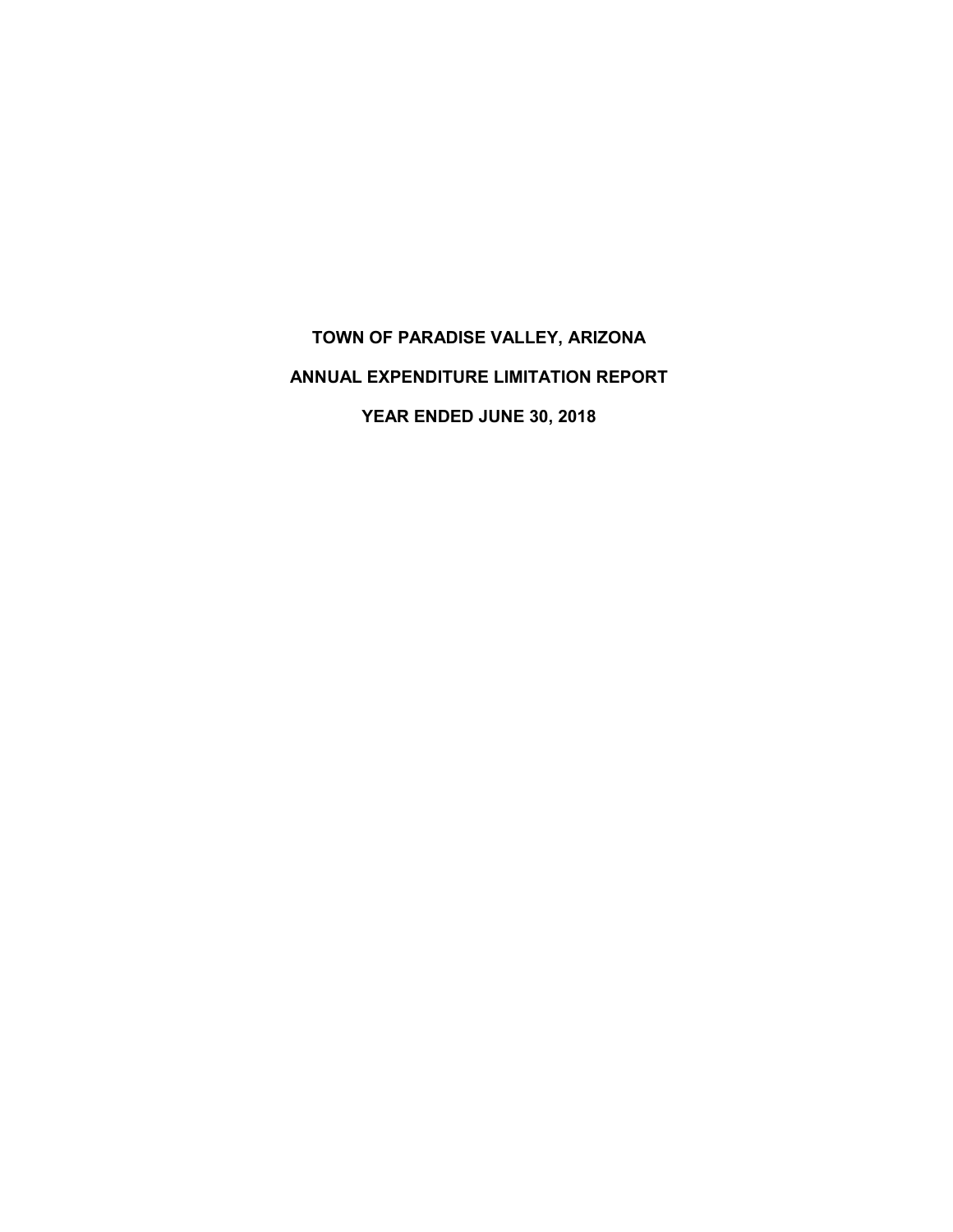#### **TOWN OF PARADISE VALLEY, ARIZONA TABLE OF CONTENTS YEAR ENDED JUNE 30, 2018**

| <b>INDEPENDENT ACCOUNTANTS' REPORT</b>                |             |
|-------------------------------------------------------|-------------|
| <b>ANNUAL EXPENDITURE LIMITATION REPORT - PART I</b>  | $\mathbf 2$ |
| ANNUAL EXPENDITURE LIMITATION REPORT - PART II        | 3           |
| ANNUAL EXPENDITURE LIMITATION REPORT - RECONCILIATION | 4           |
| NOTES TO ANNUAL EXPENDITURE LIMITATION REPORT         | 5           |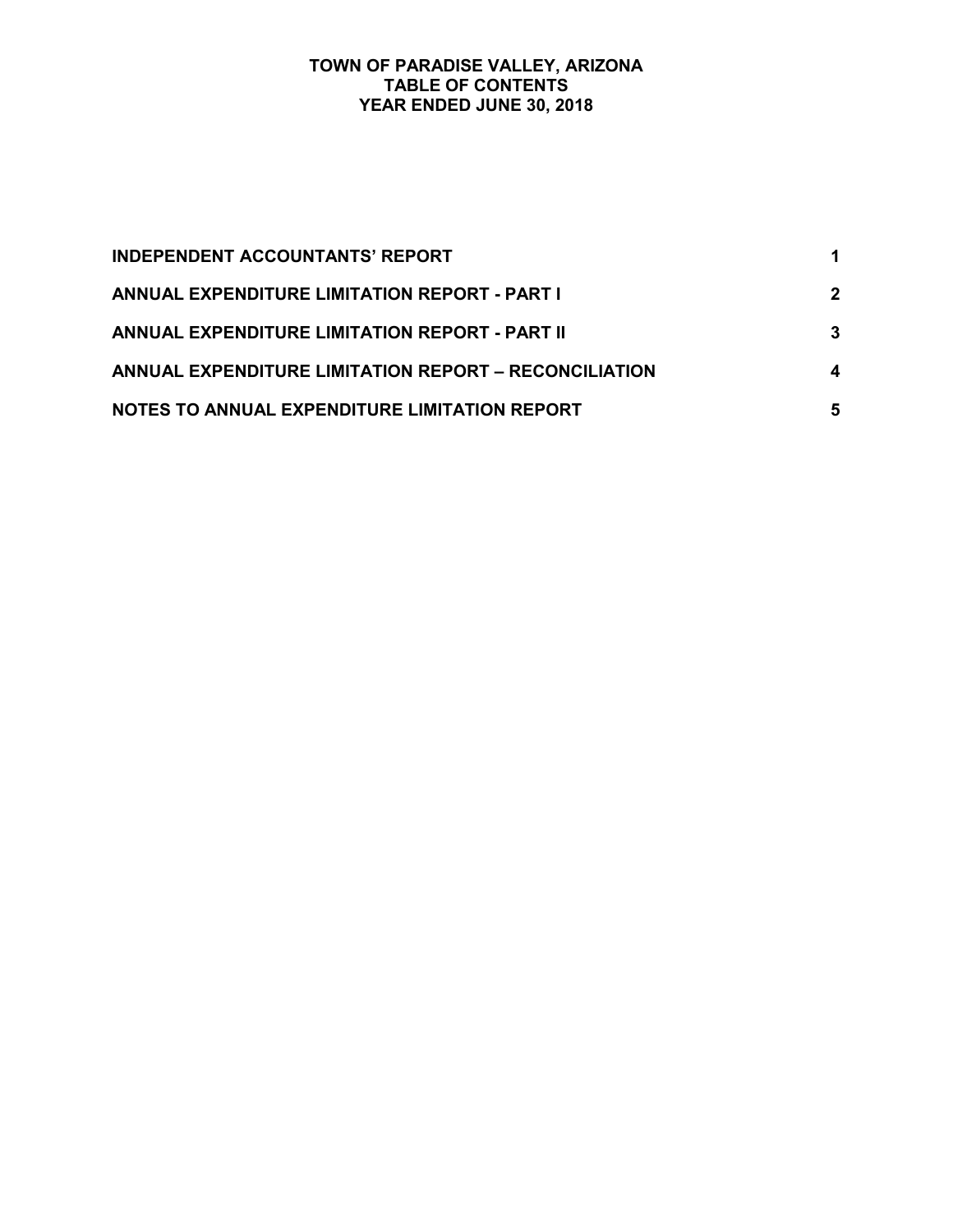

CliftonLarsonAllen LLP CLAconnect.com

# **INDEPENDENT ACCOUNTANTS' REPORT**

The Auditor General of the State of Arizona and The Honorable Mayor and the Town Council Town of Paradise Valley, Arizona

We have examined the accompanying Annual Expenditure Limitation Report of the Town of Paradise Valley, Arizona (Town), for the year ended June 30, 2018, and the related notes to the report. The Town's management is responsible for presenting this report in accordance with the *Uniform Expenditure Reporting System* (UERS) as described in Note 1. Our responsibility is to express an opinion on this report based on our examination.

We conducted our examination in accordance with attestation standards established by the American Institute of Certified Public Accountants. Those standards require that we plan and perform the examination to obtain reasonable assurance about whether this report is presented in accordance with the UERS in all material respects. An examination involves performing procedures to obtain evidence about the amounts and disclosures in the report. The nature, timing, and extent of procedures selected depend on our judgement, including an assessment of the risks of material misstatement of the report, whether due to fraud or error. We believe that the evidence obtained is sufficient and appropriate to provide a reasonable basis for our opinion.

In our opinion, the Annual Expenditure Limitation Report of the Town of Paradise Valley, Arizona, referred to above is presented, in all material respects, in accordance with the uniform expenditure reporting system as described in Note 1.

Viifton Larson Allen LLP

**CliftonLarsonAllen LLP**

Phoenix, Arizona November 5, 2018

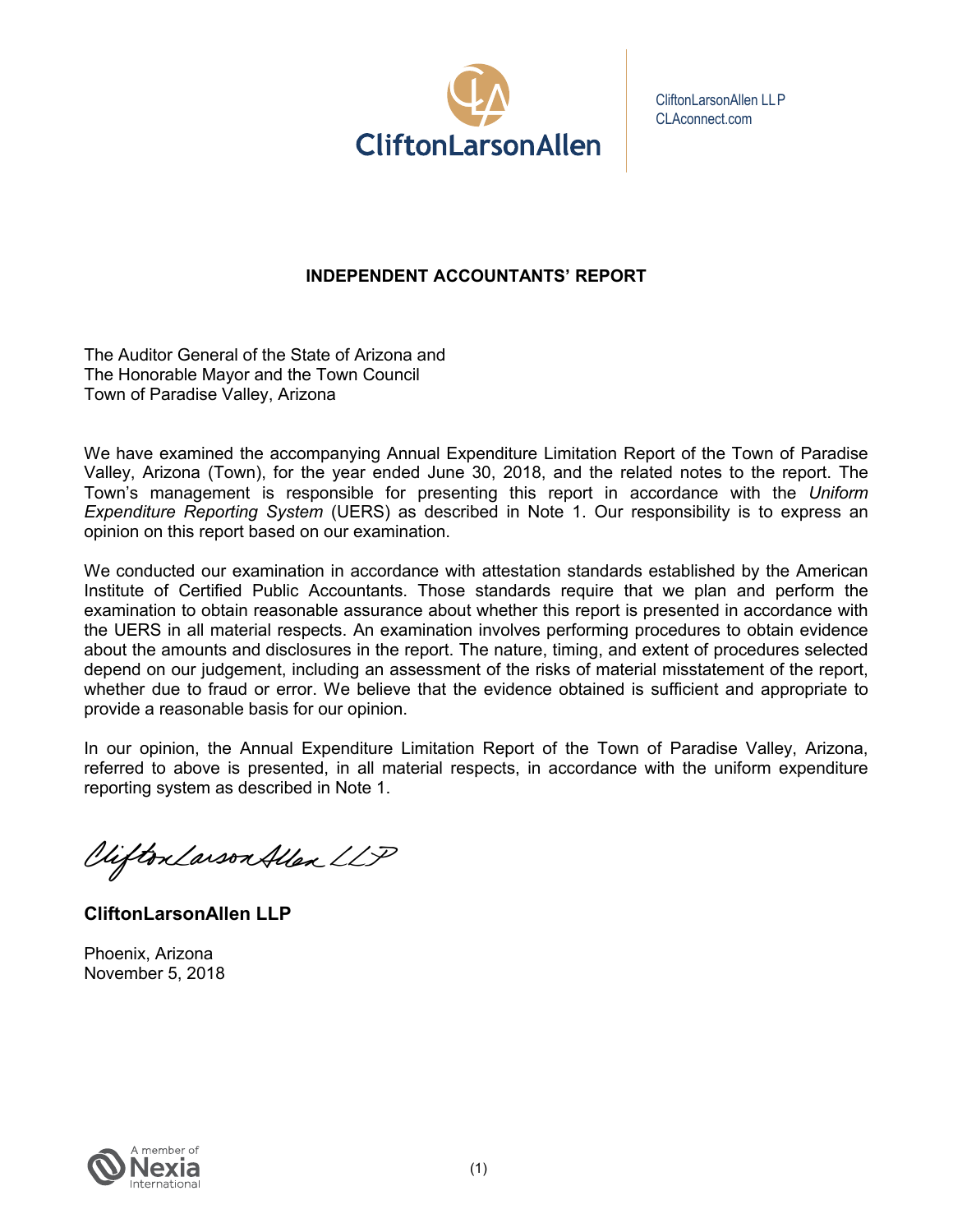#### **TOWN OF PARADISE VALLEY, ARIZONA ANNUAL EXPENDITURE LIMITATION REPORT - PART I YEAR ENDED JUNE 30, 2018**

| 2. | 1. Economic Estimates Commission expenditure limitation<br>Voter approved alternative expenditure limitation | 40,254,982 |   |            |
|----|--------------------------------------------------------------------------------------------------------------|------------|---|------------|
| 3. | Enter applicable amount from Line 1 or Line 2                                                                |            | S | 40,254,982 |
|    | 4. Amount subject to the expenditure limitation (total amount                                                |            |   |            |
|    | from Part II, Line C)                                                                                        | 31,921,470 |   |            |
|    | 5. Board-authorized expenditures necessitated by a disaster the                                              |            |   |            |
|    | Governor declared                                                                                            |            |   |            |
|    | 6. Board-authorized expenditures necessitated by a disaster the                                              |            |   |            |
|    | Governor did not declare                                                                                     |            |   |            |
|    | 7. Prior-year voter approved expenditures to exceed the                                                      |            |   |            |
|    | expenditure limitation for the reporting fiscal year                                                         |            |   |            |
| 8. | Subtotal                                                                                                     | 31,921,470 |   |            |
| 9. | Board-authorized excess expenditures for the previous fiscal                                                 |            |   |            |
|    | year necessitated by a disaster the Governor did not declare and                                             |            |   |            |
|    | the voters did not approve                                                                                   |            |   |            |
|    | 10. Total adjusted amount subject to the expenditure limitation                                              |            |   | 31,921,470 |
|    | 11. Amount under (in excess of) the expenditure limitation                                                   |            |   | 8,333,512  |

I hereby certify, to the best of my knowledge and belief, that the information contained in this report is accurate and in accordance with the requirements of the uniform expenditure reporting system.

Signature of Chief Fiscal Officer:

Name and Title: Douglas W Allen, CPA Chief Financial Officer

Telephone Number: (480) 948-7411 Date: November 5, 2018

*See accompanying Notes to Report.*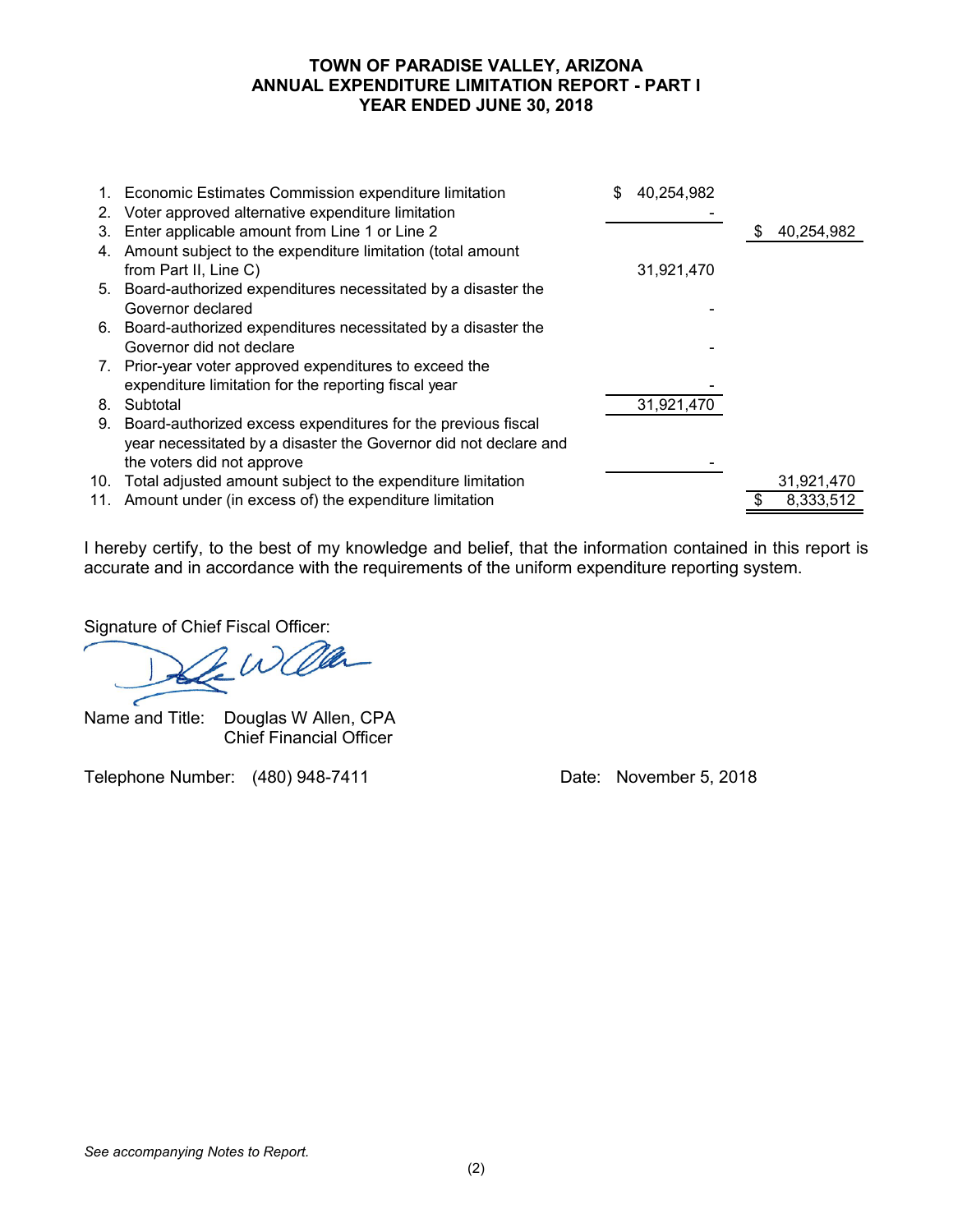#### **TOWN OF PARADISE VALLEY, ARIZONA ANNUAL EXPENDITURE LIMITATION REPORT - PART II YEAR ENDED JUNE 30, 2018**

| Description                                                             | Governmental<br>Funds | Enterprise<br>Funds                    | Total            |
|-------------------------------------------------------------------------|-----------------------|----------------------------------------|------------------|
| Amounts reported on the Reconciliation Line D<br>А.                     | 32,045,537            | $\boldsymbol{\mathsf{S}}$<br>5,583,659 | 37,629,196<br>\$ |
| Less exclusions claimed:<br>Β.                                          |                       |                                        |                  |
| 1 Debt proceeds                                                         | 4,107,440             |                                        | 4,107,440        |
| 2 Debt service requirements                                             | 375,554               | 369,803                                | 745,357          |
| 3 Dividends, interest and gains on sale or redemption                   |                       |                                        |                  |
| of investment securities                                                |                       |                                        |                  |
| 4 Trustee or custodian                                                  |                       |                                        |                  |
| 5 Grants and aid from the federal government                            |                       |                                        |                  |
| 6 Grants, aid, contributions or gifts from private agency, organization |                       |                                        |                  |
| or individual, except amounts received in lieu of taxes                 | 17,751                |                                        | 17,751           |
| 7 Amounts received from the State of Arizona                            | 65,475                |                                        | 65,475           |
| 8 Quasi-external interfund transactions                                 | 10,219                |                                        | 10,219           |
| 9 Amounts accumulated for purchase of land, purchase or                 |                       |                                        |                  |
| construction of buildings or improvements                               |                       |                                        |                  |
| 10 Highway user revenues in excess of those received in fiscal year     |                       |                                        |                  |
| 1979-80                                                                 | 761,484               |                                        | 761,484          |
| 11 Contracts with other political subdivisions                          |                       |                                        |                  |
| 12 Refunds, reimbursements and other recoveries                         |                       |                                        |                  |
| 13 Voter approved exclusions not identified above                       |                       |                                        |                  |
| 14 Prior years carryforward                                             |                       |                                        |                  |
| 15 Qualifying capital improvement expenditure repaid in accordance      |                       |                                        |                  |
| with A.R.S. 41-1279.07                                                  |                       |                                        |                  |
| 16 Total exclusions claimed                                             | 5,337,923             | 369,803                                | 5,707,726        |
| Amounts subject to the expenditure limitation<br>C.                     | 26,707,614<br>\$      | 5,213,856<br>\$                        | 31,921,470<br>\$ |

*See accompanying Notes to Report.*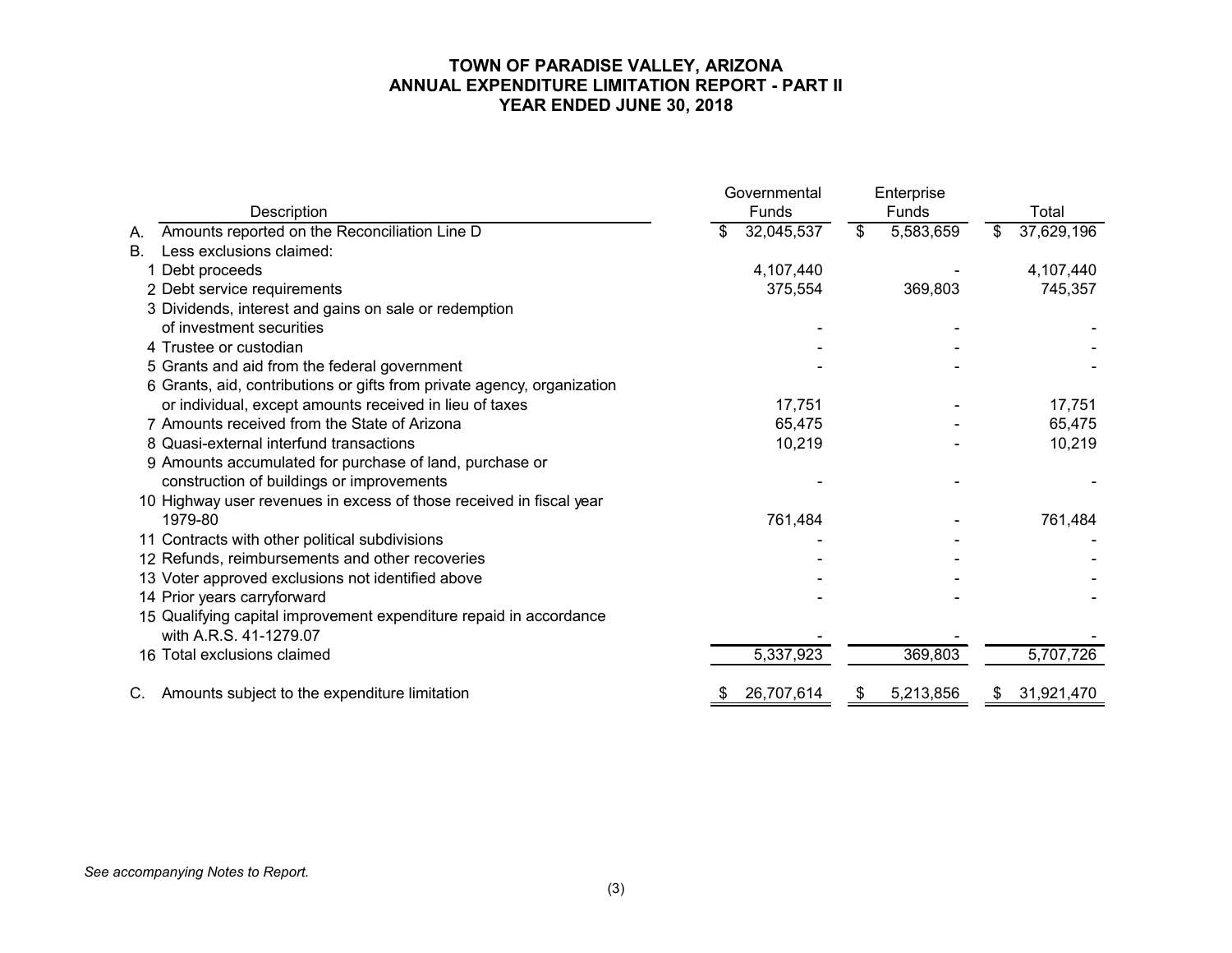#### **TOWN OF PARADISE VALLEY, ARIZONA ANNUAL EXPENDITURE LIMITATION REPORT - RECONCILIATION YEAR ENDED JUNE 30, 2018**

| Description                                                                                                                                                                   | Governmental<br>Funds | Enterprise<br><b>Funds</b> | Total            |  |
|-------------------------------------------------------------------------------------------------------------------------------------------------------------------------------|-----------------------|----------------------------|------------------|--|
| Total expenditures/expenses/deductions and applicable other<br>А.<br>financing uses, special items, and extraordinary items reported<br>within the fund financial statements. | 32,858,741<br>\$      | 5,642,153<br>\$            | 38,500,894<br>\$ |  |
| Subtract:                                                                                                                                                                     |                       |                            |                  |  |
| <b>B.</b>                                                                                                                                                                     |                       |                            |                  |  |
| 1 Items not requiring use of working capital                                                                                                                                  |                       |                            |                  |  |
| Depreciation                                                                                                                                                                  |                       | 426,561                    | 426,561          |  |
| Bad debt expense                                                                                                                                                              |                       | 1,689                      | 1,689            |  |
| Claims incurred but not reported (IBNR)<br>Pension Expense                                                                                                                    |                       |                            |                  |  |
| 2 Expenditures of separate legal entities established under ARS                                                                                                               | 813,204               |                            | 813,204          |  |
| 3 Required fees paid to the Arizona Department of Revenue                                                                                                                     |                       |                            |                  |  |
| 4 Present value of net minimum capital lease and installment<br>purchase contract payments recorded as expenditures at the                                                    |                       |                            |                  |  |
| agreements' inception                                                                                                                                                         |                       |                            |                  |  |
| 5 Involuntary court judgments                                                                                                                                                 |                       |                            |                  |  |
| 6 Total subtractions                                                                                                                                                          | 813,204               | 428,250                    | 1,241,454        |  |
| Additions:<br>C.                                                                                                                                                              |                       |                            |                  |  |
| 1 Principal payments on long-term debt                                                                                                                                        |                       | 354,797                    | 354,797          |  |
| 2 Capital asset acquisitions                                                                                                                                                  |                       | 14,959                     | 14,959           |  |
| 3 Amounts paid in the current year but reported as expenses in                                                                                                                |                       |                            |                  |  |
| previous years:                                                                                                                                                               |                       |                            |                  |  |
| <b>OPEB</b>                                                                                                                                                                   |                       |                            |                  |  |
| Claims previously recognized as IBNR                                                                                                                                          |                       |                            |                  |  |
| Landfill closure and postclosure care costs                                                                                                                                   |                       |                            |                  |  |
| 4 Pension contributions paid in the current year                                                                                                                              |                       |                            |                  |  |
| 5 Total additions                                                                                                                                                             |                       | 369,756                    | 369,756          |  |
| Amounts reported on Part II Line A<br>D.                                                                                                                                      | 32,045,537<br>\$      | 5,583,659                  | 37,629,196<br>S. |  |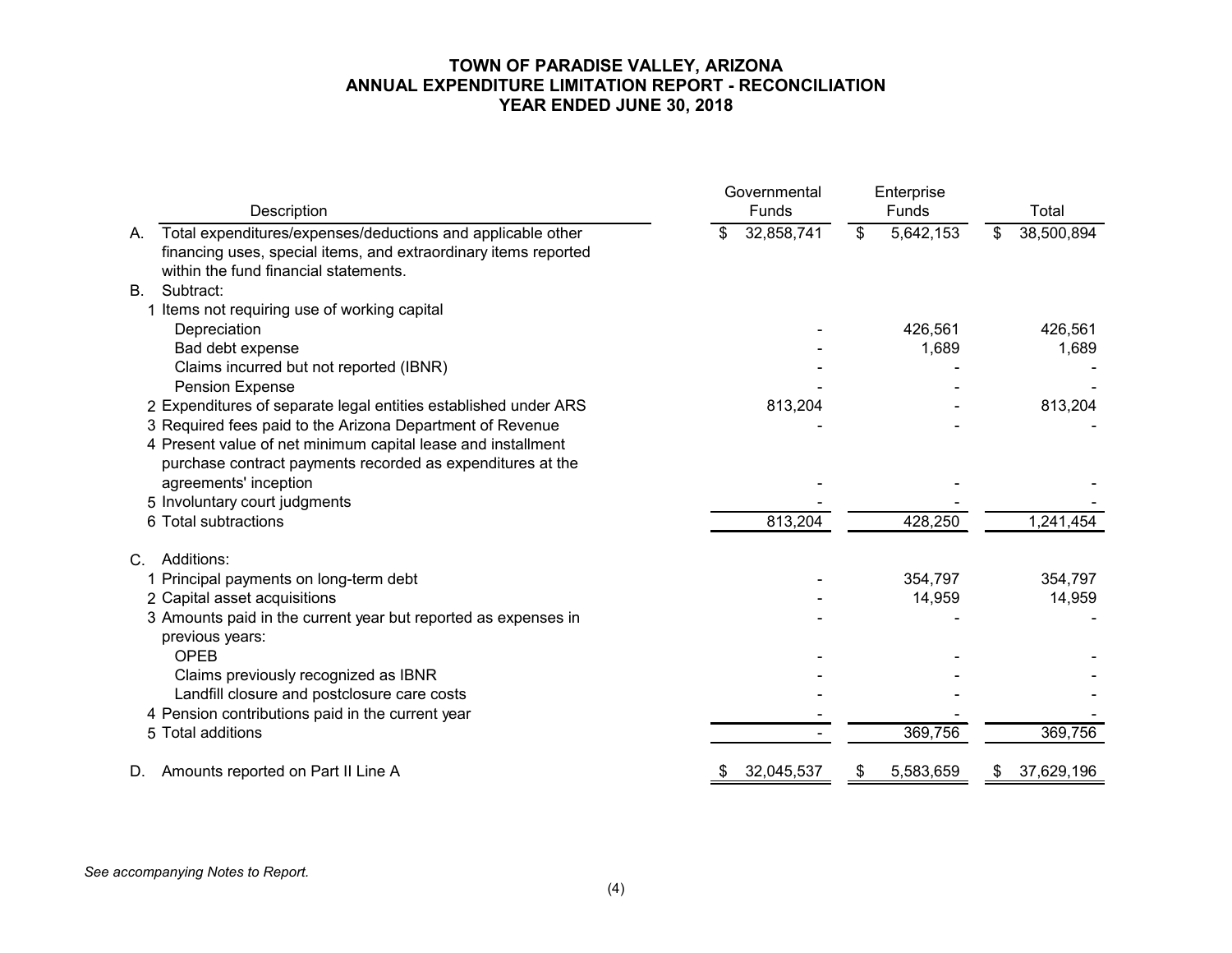#### **TOWN OF PARADISE VALLEY, ARIZONA NOTES TO ANNUAL EXPENDITURE LIMITATION REPORT JUNE 30, 2018**

#### **NOTE 1 SUMMARY OF SIGNIFICANT ACCOUNTING POLICIES**

The Annual Expenditure Limitation Report (AELR) is presented on the basis of accounting prescribed by the *Uniform Expenditure Reporting System* (UERS), as required by Arizona Revised Statutes §41-1279.07, which excludes expenditures, expenses, or deductions of certain revenues specified in the Arizona Constitution, Article IX, §20 from the total expenditures, expenses or deductions reported in the fund-based financial statements.

In accordance with the UERS requirements, a note to the AELR is presented below for any exclusion claimed on Part II and each subtraction or addition in the reconciliation that cannot be traced directly to an amount reported in the fund-based financial statements. All references to financial statement amounts in the following notes refer to the Statement of Revenues, Expenditures, and Changes in Fund Balances for the Governmental Funds, Statement of Revenues, Expenses, and Changes in Fund Net Position for the Enterprise Funds and the Statement of Cash Flows for the Enterprise Funds.

#### **NOTE 2 ITEMS NOT REQUIRING THE USE OF WORKING CAPITAL**

The subtraction for items not requiring the use of working capital includes the current year depreciation expense (\$441,980), less the amortization of the current year bond premium (\$15,419) recorded in the Enterprise Funds and bad debt expense (\$1,689) recorded in the Enterprise Funds.

#### **NOTE 3 EXPENDITURES OF SEPARATE LEGAL ENTITIES ESTABLISHED UNDER ARS**

The subtraction for expenditures of separate legal entities established under ARS includes expenditures of the Mummy Mountain Preserve Trust Fund (\$0) and principal and interest expenditures of the MPC Debt Service Fund (\$813,204) in the governmental funds.

#### **NOTE 4 BOND PROCEEDS**

The exclusion claimed for bond proceeds was for the use the Excise Tax Revenue Bond, Series 2016 for various capital projects (\$4,107,440) recorded in the capital projects governmental fund during the fiscal year ended June 30, 2018. The Town has a remaining unspent balance of \$1,358,915.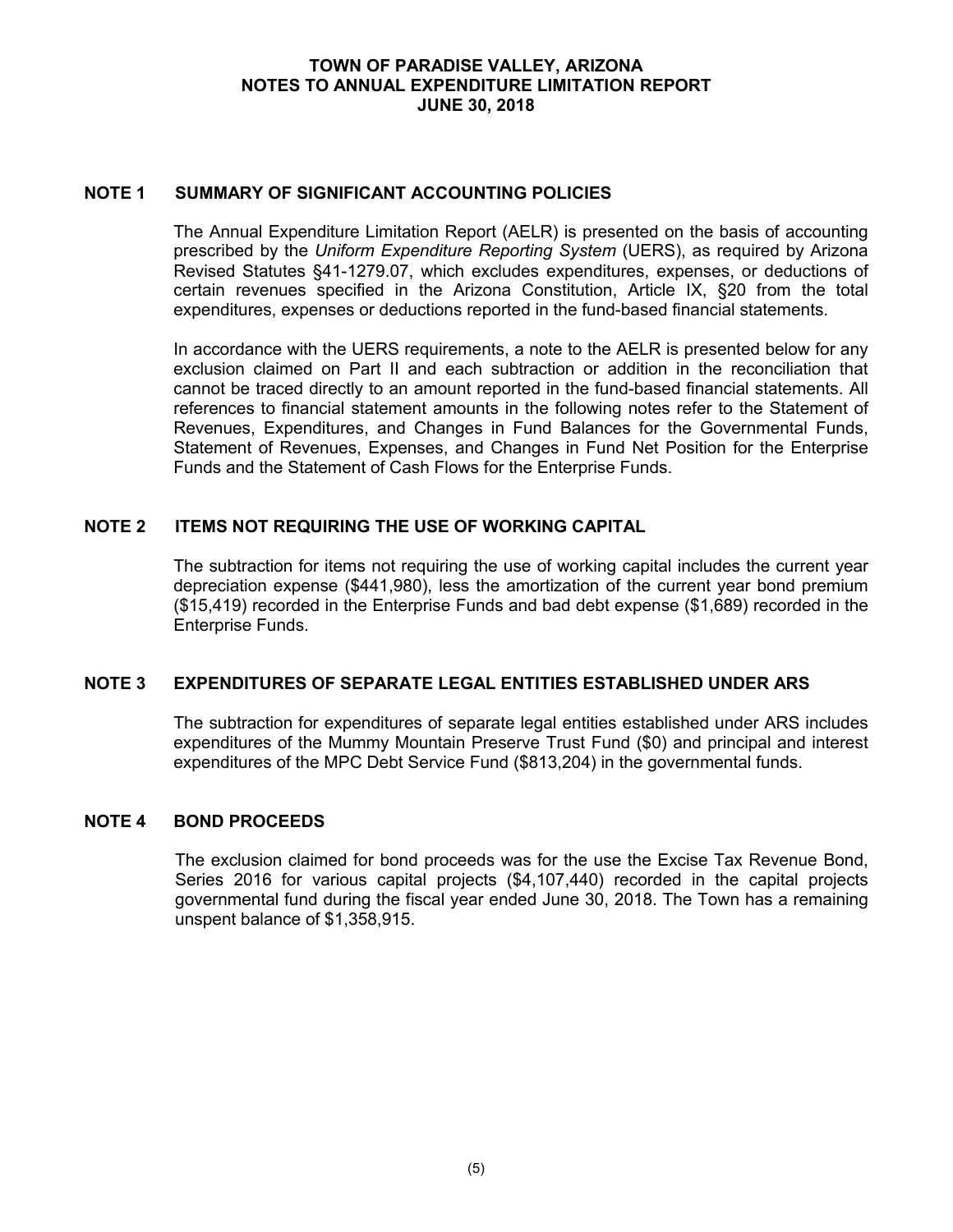#### **TOWN OF PARADISE VALLEY, ARIZONA NOTES TO ANNUAL EXPENDITURE LIMITATION REPORT JUNE 30, 2018**

## **NOTE 5 DEBT SERVICE REQUIREMENTS**

The exclusion claimed for debt service requirements in the Governmental and Enterprise Funds consist of principal retirement and interest expense on revenue bonds, capital leases and interest paid on an advance from the General Fund in the governmental funds and enterprise funds as follows:

|                                                                | Governmental Funds |           |          |                         |       |         |
|----------------------------------------------------------------|--------------------|-----------|----------|-------------------------|-------|---------|
|                                                                | Principal          |           | Interest |                         | Total |         |
| Capital Leases                                                 | \$                 | 73,186    | \$       | 1,306                   | \$    | 74,492  |
| Long-Term Advances to Other Funds<br>Excise Tax Revenue Bonds, |                    |           |          | 14,200                  |       | 14,200  |
| Series 2016                                                    |                    | 155,000   |          | 131,862                 |       | 286,862 |
| Total                                                          | -\$                | 228,186   | \$.      | 147,368                 | \$    | 375,554 |
|                                                                |                    |           |          | <b>Enterprise Funds</b> |       |         |
|                                                                |                    | Principal |          | Interest                |       | Total   |
| Excise Tax Revenue Bonds,                                      |                    |           |          |                         |       |         |
| Series 2009                                                    | \$                 | 354,797   | \$       | 15,006                  | \$    | 369,803 |

### **NOTE 6 GRANTS, AID, CONTRIBUTIONS OR GIFTS FROM A PRIVATE AGENCY, ORGANIZATION, OR INDIVIDUAL**

Amounts received from contributions consist of the following:

| <b>Police Donations</b> | 7.811  |
|-------------------------|--------|
| Donations Fund          | 9.940  |
| Total                   | 17.751 |

#### **NOTE 7 AMOUNTS RECEIVED FROM STATE**

Amounts received from the State consist of the following:

| Miscellaneous Police Grants | 31.408 |
|-----------------------------|--------|
| LTAF II                     | 34.067 |
| Total                       | 65.475 |

## **NOTE 8 QUASI-EXTERNAL INTERFUND TRANSACTIONS**

The Town pays sewer charges to its Sewer System Enterprise Fund. Therefore, these expenditures are deducted from the Governmental Funds to avoid double counting and the related expenditures are reported in the Enterprise Fund.